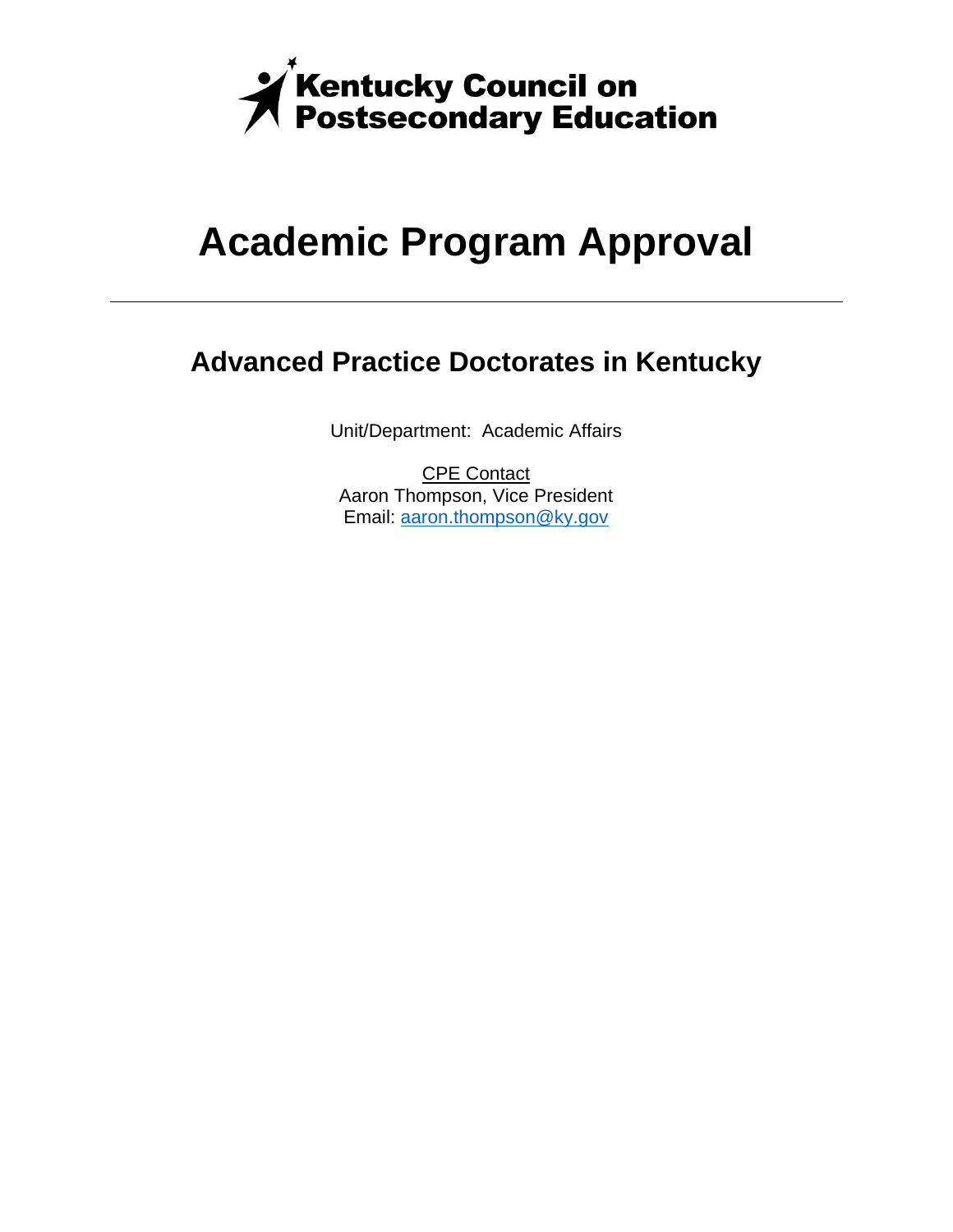## **Advanced Practice Doctorates in Kentucky**

Statutory authority to offer advanced practice doctorates is provided by KRS 164.295.<sup>1</sup> This statute allows all state universities to offer, upon approval by the Council on Postsecondary Education, programs beyond the master's degree level to meet the requirements for teachers, school leaders, and other certified personnel. It also allows comprehensive universities, upon Council approval, to offer an advanced practice doctoral program in nursing in compliance with KRS 314.111 and 314.131. The statute limits comprehensive universities to three advanced practice doctoral programs including an Ed.D. program and an advanced practice doctoral program.

KRS 164.295 also requires the Council, in consultation with the Advisory Conference of Presidents, to develop the criteria and conditions for approval of advanced practice doctorates and promulgate an administrative regulation related to these criteria. In addition, the Council is required to submit the approval process to the Interim Joint Committee on Education by October 15, 2011.

KRS 164.295 allows the Council, with the unanimous consent of the members of the Advisory Conference of Presidents, to make a recommendation to the Interim Joint Committee as to whether the current limit of three advanced practice doctorates at comprehensive universities should be amended.

### **Criteria for the Approval of Advanced Practice Doctorates**

The Council staff worked with university presidents, chief academic officers, and other campus leaders to develop the criteria by which advanced practice doctorates may be approved. The criteria are outlined below and are based on research conducted by Council staff and institutional representatives.

Centrality to Institutional Mission and Consistency with Kentucky's Postsecondary Education Goals: Institutions should demonstrate centrality to the institution's mission and consistency with the state's postsecondary education goals by providing evidence that includes: (a) the program's objectives, along with the specific institutional and societal needs that will be addressed; (b) the relationship of the program to the university's mission and academic plan; and (c) the relationship of the program to the Strategic Agenda.

Program Quality and Student Success: Institutions should demonstrate program quality and commitment to student success by such measures as: (a) proposed learning outcomes; (b) how the curriculum will achieve the objectives of the program; (c) any distinctive qualities of the program; (d) availability of faculty, library resources, physical facilities, and instructional equipment; (e) degree completion requirements; (f) methods of program delivery; (g) how the program builds upon the reputation and resources of

 $\overline{\phantom{a}}$  $1$  Language related to advanced practice doctorates is shown in bold and italics for emphasis.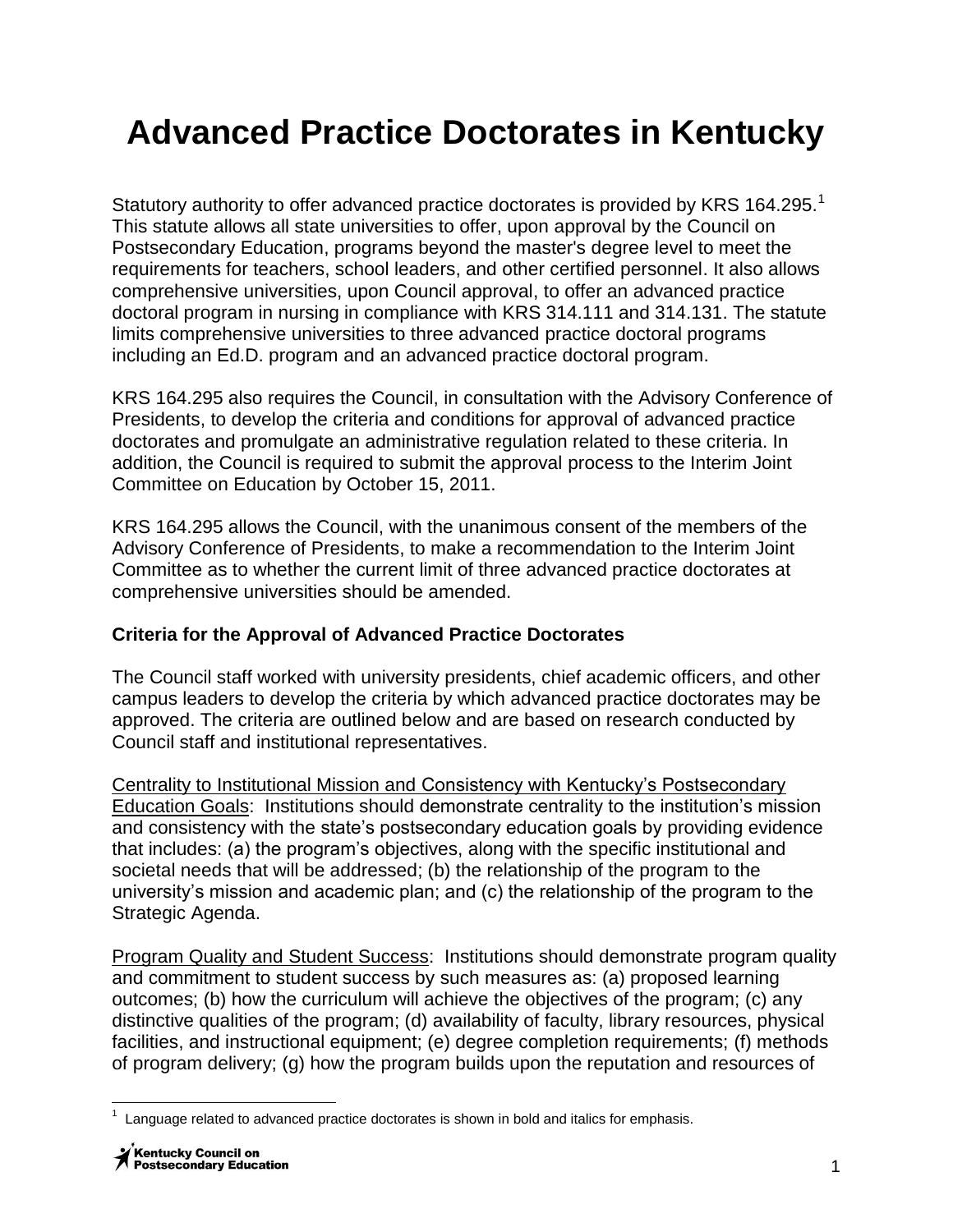an existing master's degree program in the field; (h) the impact of the proposed program on undergraduate education at the institution; and (i) demonstration of available clinical sites for those programs with clinical requirements.

Program Demand: Institutions should demonstrate demand for the program by providing evidence of (a) student demand; (b) employer demand; and (c) academic disciplinary needs, including new practice or licensure requirements in the profession and/or requirements by specialized accrediting agencies.

Unnecessary Duplication: Institutions should show that the program does not unnecessarily duplicate an existing program at another state university by including information about: (a) differences in curriculum between the proposed program and an existing program; (b) differences in student population; (c) documentation of excess student demand for an existing program; and (d) collaboration between the proposed program and an existing program.

Cost and Funding: Institutions should provide information on the sources of funding and the costs associated with the program, including: (a) all sources of revenue; (b) all sources of costs; (c) whether the program will require additional resources; (d) whether the program will impact financially an existing program or organizational unit within the state university; (e) the return on investment to Kentucky; and (f) evidence that funding for the program will not impair funding of an existing program at another state university. A detailed spreadsheet of revenue and costs must be submitted to the Council.

Program Assessment: Institutions should provide information on program evaluation procedures, including: (a) what program components will be evaluated; (b) when and how the components will be evaluated; (c) who is responsible for the data collection; (d) how the data will be shared with faculty; (e) how the data will be used for program improvement; and (f) how students' post-graduation success will be measured and evaluated.

Promulgation of Administrative Regulation: Given the consensus of the Advisory Conference of Presidents on the criteria for assessing new advanced practice doctorates, the Council staff will work with the Legislative Research Commission to promulgate an administrative regulation outlining these criteria. This process is expected to be completed by April 2012.

### **Approval Process for Advanced Practice Doctorates**

Institutions must pre-post a proposed advanced practice doctorate on the online Kentucky Postsecondary Program Proposal System (KPPPS) after it has been approved at the college level. Pre-posting a program upon initial approval at the college level allows more time for institutions to share information and create collaborative arrangements, including articulation agreements with KCTCS institutions.

As part of the pre-proposal, the following information should be posted to KPPPS: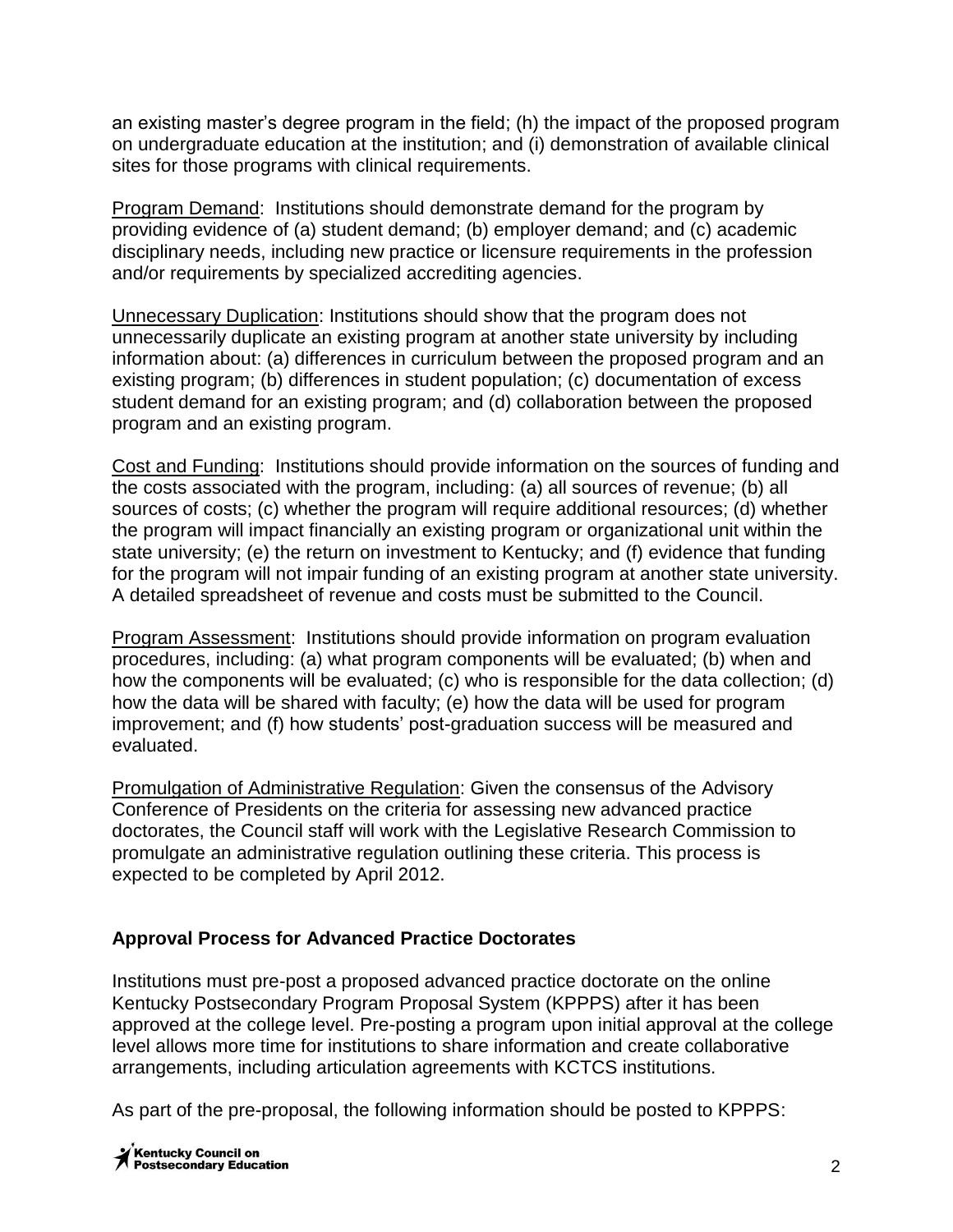- CIP code, program name, and degree level.
- Proposed implementation date.
- Program description and objectives and their consistency with the institutional mission, the statewide postsecondary education Strategic Agenda, and the statewide strategic implementation plan.
- Intended student learning outcomes and preliminary assessment plan.
- Justification, including a preliminary needs assessment.
- Relationship with other programs within the institution.
- Relationship with programs at other institutions.<sup>2</sup>
- Course delivery methods.
- Faculty qualifications and resources.
- Preliminary cost estimate.
- Availability of clinical sites (if applicable).
- Evidence that the program builds upon the reputation and resources of an existing master's degree in the field.
- New practice, licensure, or accreditation requirements.
- Impact on undergraduate education.
- Evidence that funding for the program will not impair funding of any existing program at any other public university.

After posting this information to KPPPS, the chief academic officers, or their designees, of other public institutions and Council staff will have 45 days to review and comment on the proposed program. If another institution or the Council staff expresses concerns about the proposed program, the Council staff may require additional information and may request review by the chief academic officers of public institutions. If additional information is requested, the proposing institution must submit that information within 30 days of the request.

When there are no unresolved objections to the proposed program, the Council staff will notify the institution that it may continue the process for developing the program. The institution should submit a full proposal, which has been approved by the institutional governing board, to the Council within 18 months of the approval of the pre-proposal. If applicable, the proposal should address concerns and any possibilities for collaboration with other institutions that arose during the pre-proposal process.

The proposal should address the following elements:

- i. Centrality to the institution's mission and consistency with state goals.
- ii. Program quality of student success issues.
- iii. Program demand and unnecessary duplication.
- iv. Cost and funding sources.
- v. Program review and assessment.

 2 Before submitting a pre-proposal, proposing institutions must contact institutions with similar programs, as defined by CIP and degree level, to initiate discussions about the possibilities for collaborative or joint programs. Similar programs can be identified through the Council's Registry of Degree Programs, also known as the program inventory. The program inventory can be found on the Council's website at http://cpe.ky.gov.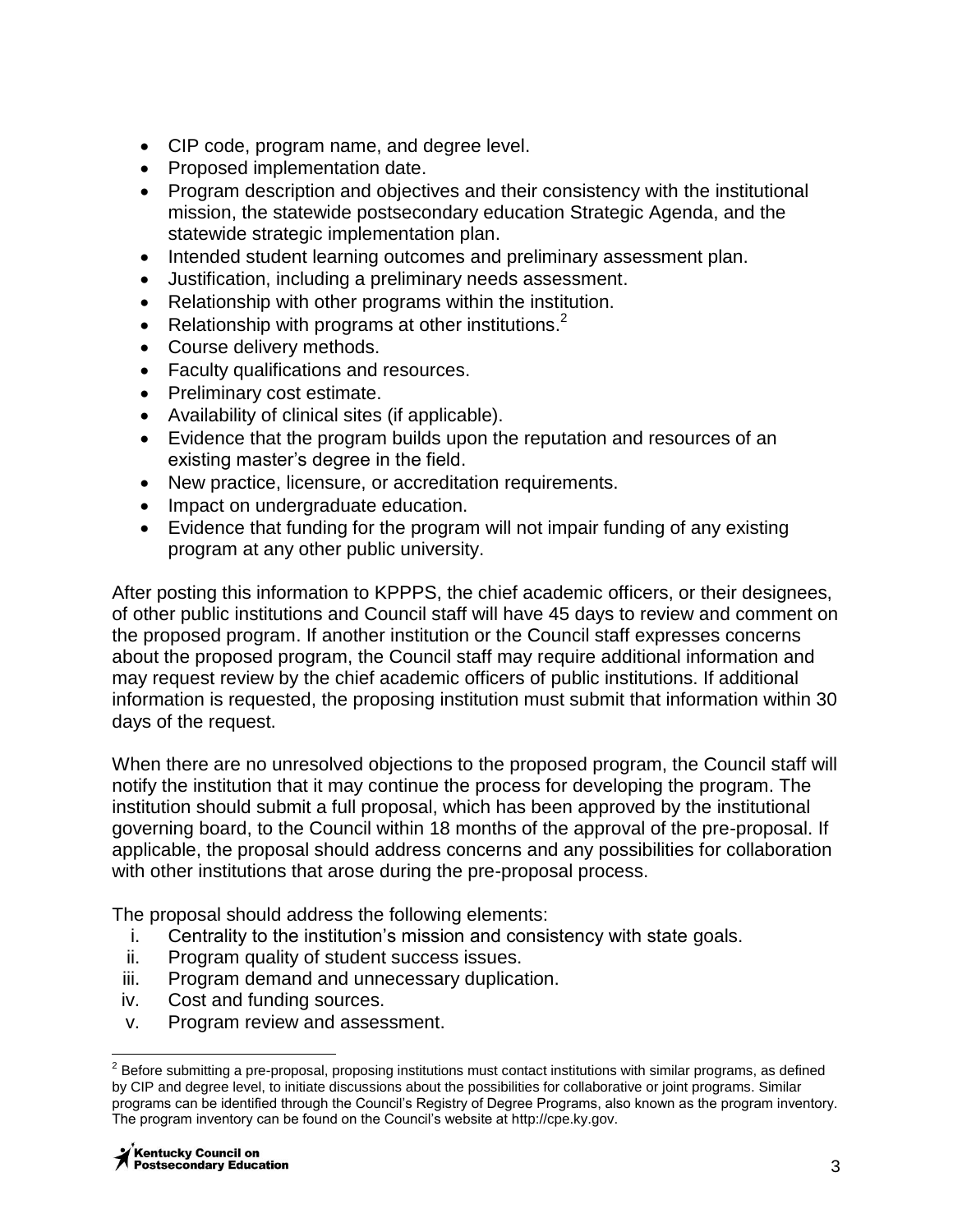A principal purpose of the full proposal is to establish the criteria against which future program reviews will be gauged. Comments on the full proposal from other institutions will generally not be solicited by the Council; however, the Council reserves the right to confer with institutions that submitted comments during the pre-proposal process to establish the extent to which these comments have been adequately addressed.

Council staff will review the full proposal. If there are no issues, staff will recommend approval to the Council. If approved by the Council, new programs will be placed on provisional status and will be subject to an initial review process. In addition, comprehensive universities must submit annual reports to the Council identifying the full cost of and all funding sources for each approved advanced practice doctorate and the performance of each approved program.

#### **Recommendation to the Interim Joint Committee on Education on the Amendment of KRS 164.295**

While there is broad support among the public comprehensive universities to amend the current statute to lift the limit of three advanced practice doctorates allowed at those institutions, consensus has not yet been achieved on this point among all public postsecondary institutions. The Council will continue to work with the campuses on this matter over the next several months. If consensus develops on lifting the program limit, the Council president will incorporate that recommendation into this report before October 15, or will bring that recommendation to the General Assembly in advance of the 2012 session.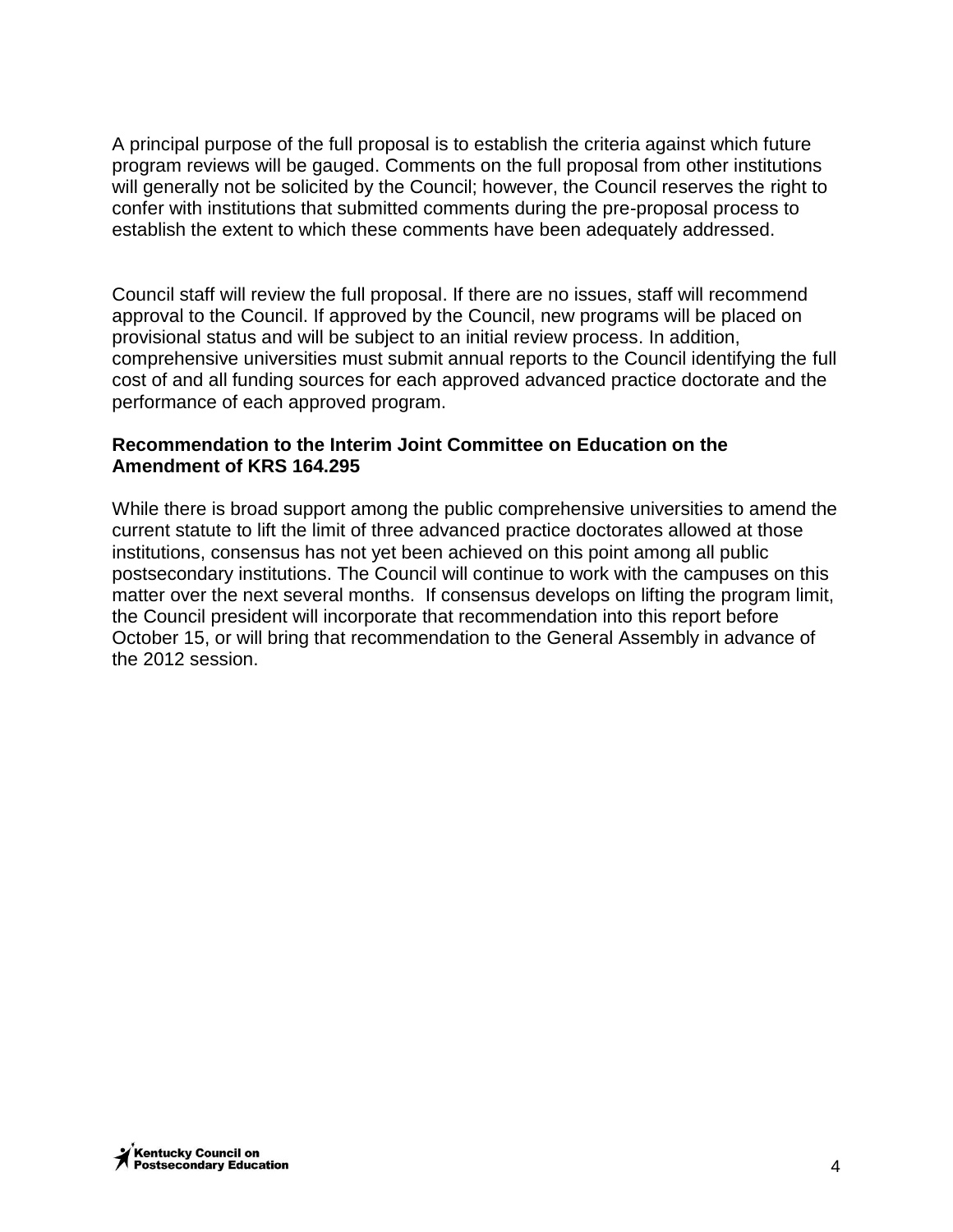### **Appendix 1: Background Research on Advanced Practice Doctorates**

### **Background**

Advanced practice doctorates, commonly referred to as professional doctorates, are not a new concept. In fact, the first advanced practice doctorate awarded in the United States, the M.D., predates the first research doctorate by almost 100 years. Many of the earliest advanced practice doctorates, known as the first wave, were first professional degrees. In the decades after World War II, there was gradual increase in the number of these doctorates. This second wave of advanced practice doctorates included the D. Pharm., Ed.D., J.D., and the DPH. $^3$  The 1990s and early 2000s ushered in the third wave of these doctorates, starting with audiology then physical therapy, occupational therapy, and nursing.<sup>4</sup> Driving forces for this latest wave of advanced practice doctorates include revenue generation for institutions, as well as occupational reasons such as the perceived need for legitimacy within certain professions, need for additional training to deal with increasing loads of information, and lack of external standards.<sup>5</sup>

Proponents argue that the increasing complexity of certain fields, especially in allied health, require training beyond the master's degree. Critics, however, are concerned that accrediting agencies have caused both degree creep as well as degree inflation. That is, although accrediting agencies and professional organizations have increased the requirements to enter certain professions, some accrediting agencies have increased degree qualifications without requiring significant curricular changes or clinical requirements. In addition, critics argue that technology could be better utilized to deal with health care complexity and that advanced practice doctorates will lead to higher health care costs.<sup>6</sup>

This third wave of advanced practice doctorates has created "widespread calls for rethinking modes of organizing and classifying advanced degrees."<sup>7</sup> In response, the Higher Learning Commission (HLC) of the North Central Association of Colleges and Schools convened a task force on professional doctorates and released a report in 2006, and the Council of Graduate Schools created a task force and released a report in 2007.

### **Characteristics of Advanced Practice Doctorates**

Currently, there are two broad categories of advanced practice doctorates – those that require a dissertation or capstone project (e.g., Ed.D., D.N.P, and O.T.D) and those that

 $\overline{\phantom{a}}$  $^3$  Julia Wrigley and William Ebenstein. January 2010. Report on Options for Organizing Professional Doctorates at CUNY: A Report Prepared for Executive Vice Chancellor and University Provost Alexandra Logue.<br><sup>4</sup> Ibid

Ibid.

<sup>5</sup> Higher Learning Commission, North Central Association of Colleges and Schools. 2006. Report of the Task Force on the Professional Doctorate.

<sup>&</sup>lt;sup>6</sup> Isaac Montoya. 2007. "A Marketing Clinical Doctorate Program." Journal of Allied Health, 36 (2): 107-12.

<sup>7</sup> Julia Wrigley and William Ebenstein. January 2010. Report on Options for Organizing Professional Doctorates at CUNY: A Report Prepared for Executive Vice Chancellor and University Provost Alexandra Logue, p. 3.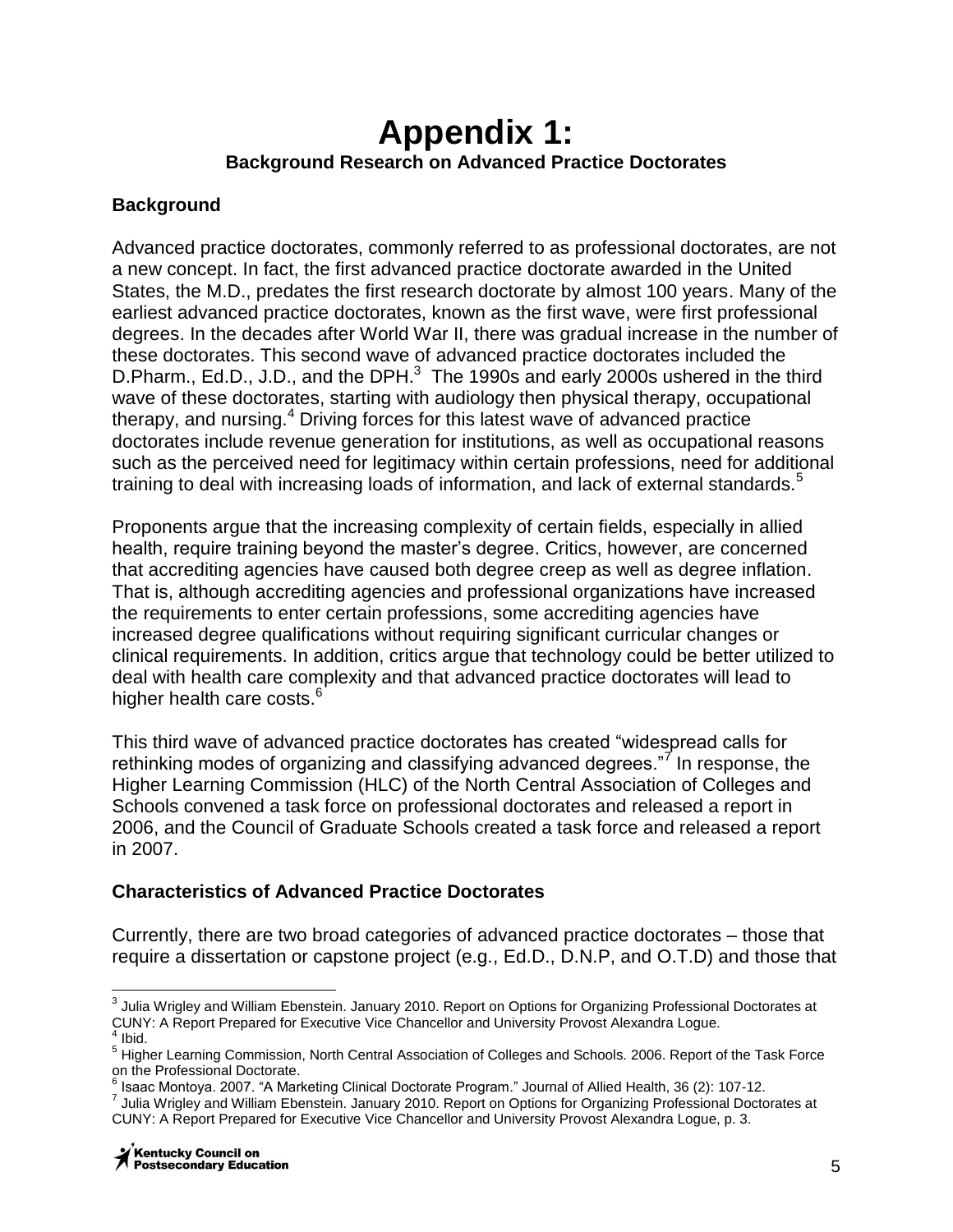do not. Advanced practice doctorates that do not require some kind of capstone project typically lead to licensure (e.g., M.D., J.D., and D.V.M). In fact, "The lack of a capstone experience can be justified only when the degree is tightly linked to professional licensure. Otherwise, advanced practice doctorate degrees have the same basic structure of coursework, qualifying experiences, and capstone experience that characterizes the research doctorate."<sup>8</sup> According to the Council of Graduate Schools' task force, those programs that include practica or capstone projects should require a written report that is defended by the student.

The curricula of advanced practice doctorates are focused on real-world problems within a particular profession. These doctorates are less focused on theory and more focused on practical application, but that does not mean that they are without a research component. For instance, advanced practice doctorates can teach people to evaluate and utilize research and design and conduct applied research.

According to IPEDS, a "doctor's degree – professional practice" is awarded upon completion of a program providing the knowledge and skills for the recognition, credential, or license required for professional practice. The total time to the degree, including both pre-professional and professional preparation, equals at least six full-time equivalent academic years. Some of these degrees were formerly classified as "firstprofessional." A "doctor's degree – research/scholarship" requires advanced work beyond the master's level, including the preparation and defense of a dissertation based on original research, or the planning and execution of an original project demonstrating substantial artistic or scholarly achievement.

In addition to a lack of a standard definition, there are no nationally accepted common core characteristics of advanced practice doctorates. They vary in terms of necessary prior degrees, length of study, rigor and amount of coursework, clinical practica, threshold examination, capstone experience, and whether or not it leads to licensure. Coursework and overall length of study may be shorter than for research doctorates, especially in fields with longer-than-average master's degrees.

"In order to differentiate practice-focused from research-focused doctoral programs, and practice doctorates from master's programs, and to make the degree understandable to patients, potential employers, and the public, it is advisable to achieve as much .<br>standardization as possible among practice-focused doctoral programs."<sup>9</sup> To that end, the HLC task force recommended that regional accrediting agencies develop core characteristics of professional doctorates and focus their evaluation on institutional capacity to offer these types of doctorates. The HLC task force recommended that core characteristics include:<sup>10</sup>

 $\overline{\phantom{a}}$ <sup>8</sup> Council of Graduate Schools. 2007. CGS Task Force Report on the Professional Doctorate. Washington, D.C: Council of Graduate Schools, p. 27.

<sup>9</sup> Elizabeth Lenz. 2005. The Practice Doctorate in Nursing: An Idea Whose Time Has Come. *Online Journal of Issues in Nursing*, Vol. 10 Issue 3, p 57-72.

<sup>&</sup>lt;sup>10</sup> Higher Learning Commission, North Central Association of Colleges and Schools. 2006. Report of the Task Force on the Professional Doctorate.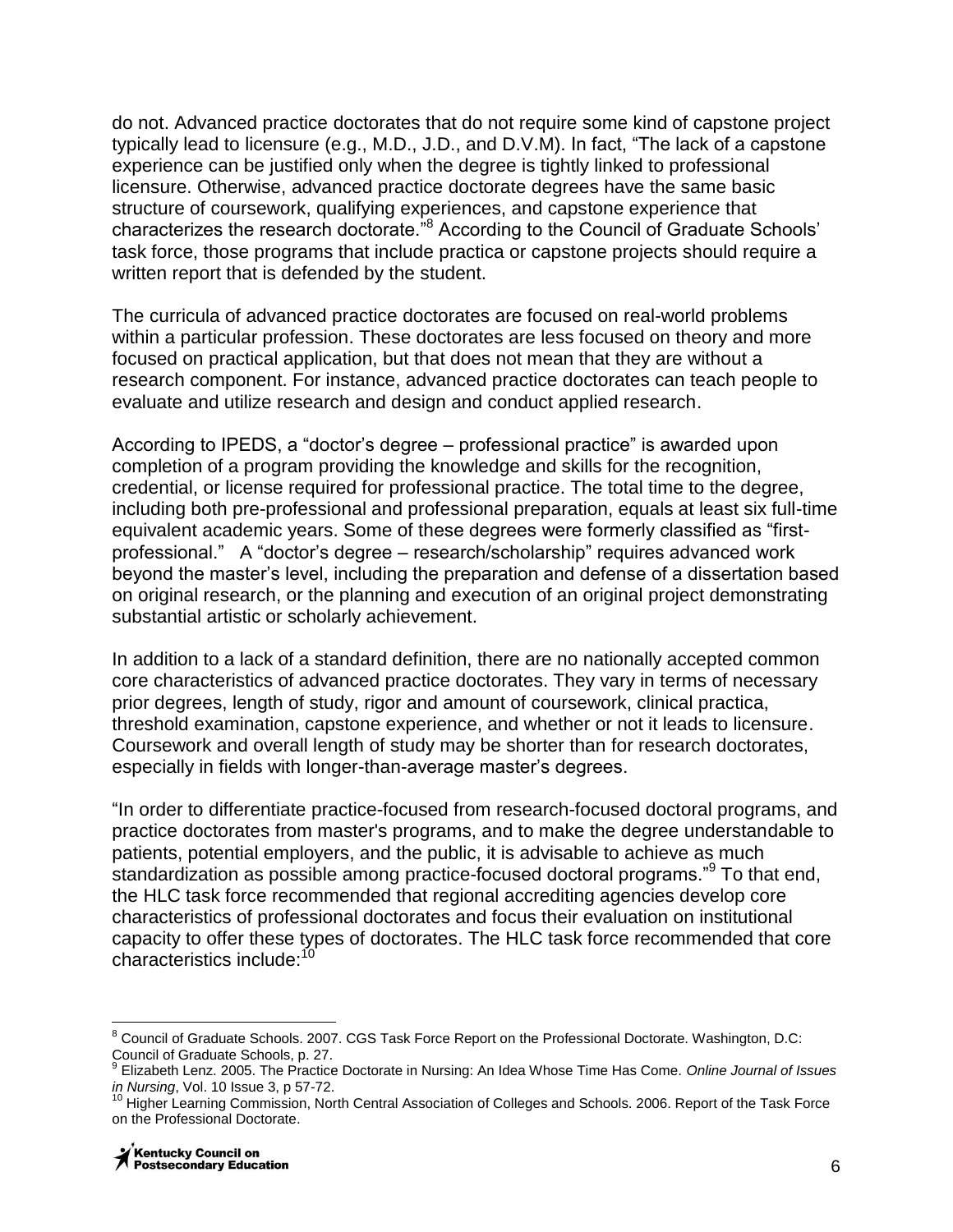- Clear learning outcomes.
- Solid curriculum.
- Comparisons to other professional doctorates within the institution or similar programs offered at other institutions.
- Faculty credential and resources.
- Length of study appropriate to learning outcomes.
- Inclusion of stakeholders in program design.
- Evaluation and quality assurance.

The Council of Graduate Schools' task force also identified core characteristics, including:<sup>11</sup>

- Focus on professional practice and employer needs.
- Focus on applied research or advanced practice.
- Focus on students who are leaders within the profession "who will drive the creative and knowledge-based development of its practices and the development of standards for others."

### **Possible Criteria for Evaluation As Identified in the Literature**

When evaluating proposed doctorates, SHEEOs should look at both institutional capacity to offer this type of degree as well as the need for and expected quality of the particular proposed program.

Institutions should focus on the role of advanced practice doctorates as they relate to the mission as well as the strengths and weaknesses of each institution.<sup>12</sup> Institutional leaders must demonstrate that the advanced practice doctorate supports the institution's mission and that the leaders have analyzed the degree's impact on the institution, including both anticipated and unanticipated consequences.<sup>13</sup> It is also important to note that "Even among institutions with similar missions, a program that is part of a cluster of strong, interlinked programs has a different value from one that stands in isolation or is surrounded by weak programs."<sup>14</sup>

The HLC's task force concluded that regional accreditors should use the following criteria when evaluating institutional capacity to offer professional doctorates:

- How well programs meet standards of specialized accreditors.
- Strength of institution's quality assurance.
- Relationships among administration, faculty government, and program approval.

 $\overline{a}$  $11$  Council of Graduate Schools. 2007. CGS Task Force Report on the Professional Doctorate. Washington, D.C: Council of Graduate Schools, p. 7. Ibid, p. v.

<sup>&</sup>lt;sup>13</sup> Higher Learning Commission, North Central Association of Colleges and Schools. 2006. Report of the Task Force on the Professional Doctorate.

Council of Graduate Schools. 2007. CGS Task Force Report on the Professional Doctorate. Washington, D.C: Council of Graduate Schools, p. 22.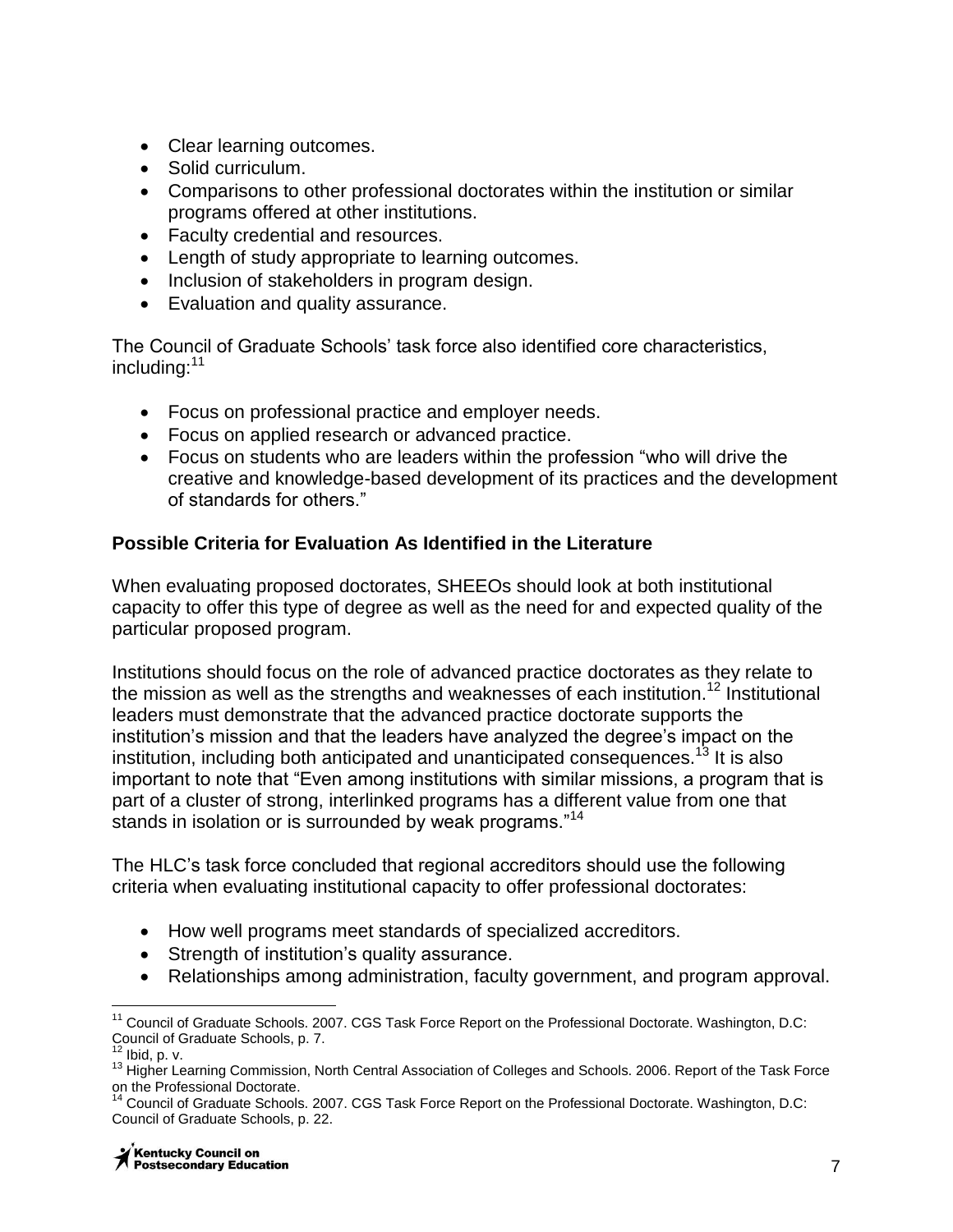- Institution's relationship with the profession, especially in needs assessment.
- Thoroughness of financial planning.
- Understanding of the need for clinical sites.

The Council of Graduate Schools' task force and the HLC task force identified this combined list of fundamental questions that can inform program evaluation:<sup>15</sup>

- What need is served? Who determined the need?
- Who benefits from these degrees the profession, the degree holder, the employer, the patient or client?
- Will the program advance the well-being of society, not just the well-being of the degree holders?
- Who defines quality? Who ensures quality?
- Will it transform practice?
- Does it measure up to the rigor of a Ph.D.?
- How important is institutional background, especially prior experience in offering graduate degrees?
- How do these degrees relate to other types of degrees?
- How do these degrees relate to mission creep, credential creep, and flexible program delivery methods?
- Can a common understanding of doctoral quality inform the content and rigor of professional degrees?

The Council of Graduate Schools' task force also identified specific criteria for reviewing proposed advanced practice doctorates, including:

- Ability to meet accreditation standards.
- "Standing of the sponsoring unit within the discipline" (departmental quality).
- Characteristics of the best professional doctorates in the discipline.
- Evidence that graduates will be prepared to lead their fields.
- Relationships with research programs within the department and college.
- Faculty qualifications.
- Ability to attract students.
- Ability to evaluate student progression, student outcomes, and other student success measures.
- Contribution to mission, goals, and reputation of the department, college, and institution.
- Intellectual and material resources.

When assessing these types of programs, it is important to remember that they are focused on needs of particular professions. Therefore, job placement and leadership within the profession are important indicators of program success.

 $\overline{\phantom{a}}$  $15$  Ibid, p. 30.